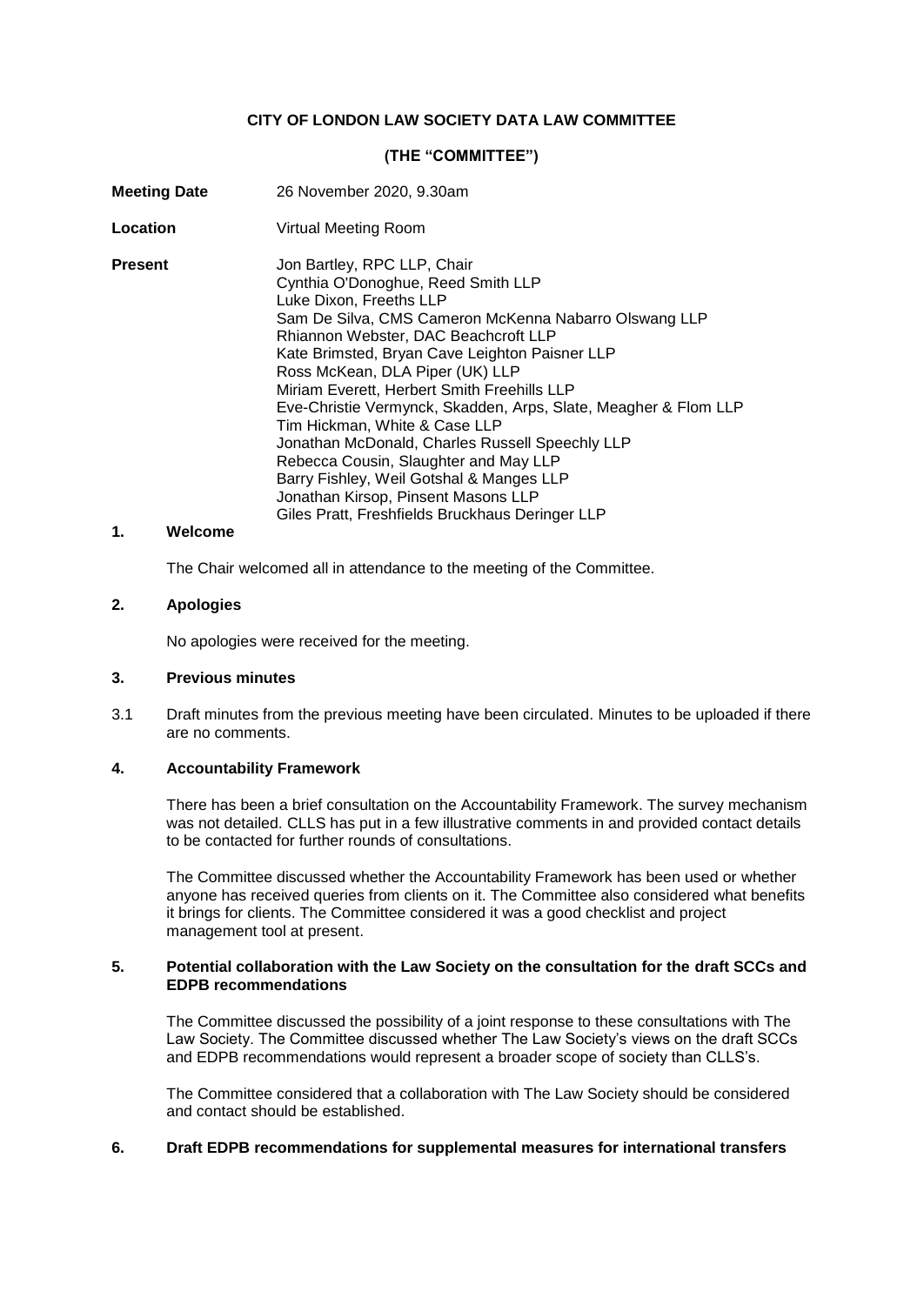The Committee discussed the practical implications of the draft EDPB recommendations and the consultation period. The consultation response on behalf of CLLS will be coordinated by HSF.

## 6.1 **Third country laws assessments**

The draft EDPB recommendations are outsourcing the risk assessment of third countries' laws to the private sector. The Committee agreed that a risk-based approach would be beneficial, otherwise requesting organisations, irrespective of their size, to conduct objective assessments of the laws of third countries will:

- put a strain on organisations' resources;
- force them to keep their data within the EEA or risk non-compliance; and / or
- create divergence among the decisions made by organisations.

## 6.2 **Case studies**

The case studies included by the EDPB in its draft recommendations are welcomed, however the Committee noted that they are very detailed and do not allow for interpretation. The Committee noted and discussed the practical implications of the case studies, including data localisation and derogations.

#### 6.3 **Market reaction**

Organisations and their customers will need to create a relationship of trust to ensure customers are comfortable with their data being transferred to a third country.

Organisations may be reluctant to sign up to long term agreements in light of the uncertainty created by the *Schrems II* decision.

#### **7. Draft SCCs consultation**

The Committee discussed the implications of the draft SCCs and the consultation period. The consultation response on behalf of CLLS will be coordinated by RPC.

## 7.1 **Repeal of current SCCs**

The Committee discussed the repeal of the current SCCs and the impact on organisations, which will need to bear the administrative and cost burden of repapering their documentation.

#### 7.2 **Discussion**

The Committee discussed:

- o the impact on onwards transfers and the added complication of Brexit;
- o the issue of data repatriation created by the processor to controller clauses; and
- o the enforceability of certain terms in the SCCs.

#### 7.3 **Market reaction**

Global supply chains will need to rethink their transfers and potentially engage new suppliers.

Some clients have also asked law firms to be more transparent about their data transfers, but this has not been very widely encountered.

## **8. UK Data Transfers and Brexit**